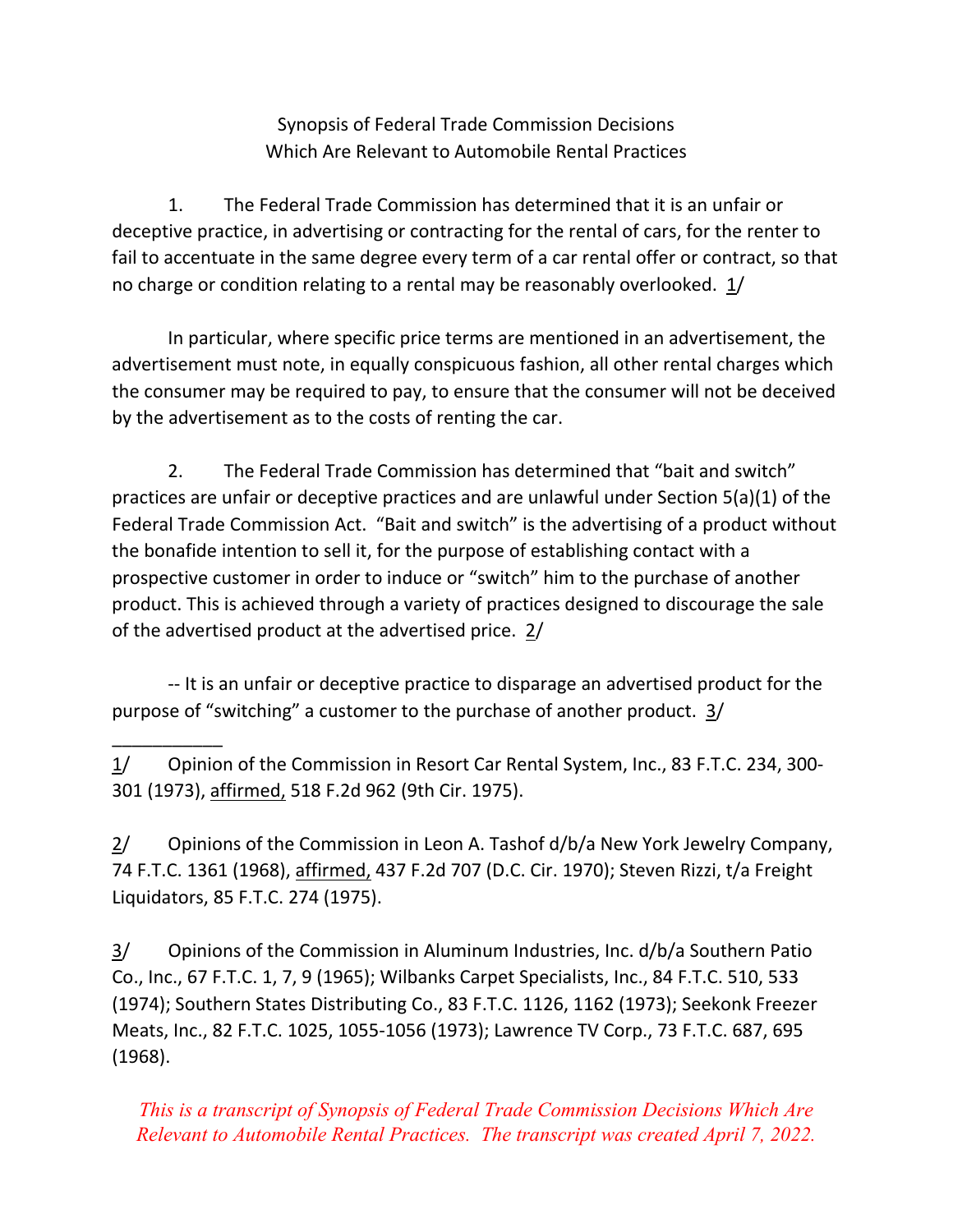‐‐ It is an unfair or deceptive practice to advertise a product whose actual appearance or performance discourages its purchase because such product's appearance or performance is below the quality implied or represented in the advertising. 4/

 ‐‐ It is an unfair or deceptive practice to "switch" a customer to a higher priced product by refusing to show or to sell the advertised product. 5/

 ‐‐ It is an unfair or deceptive practice to "switch" a customer by claiming that the advertised product is unavailable or by failing to have the advertised product available in reasonable quantity. 6/

 ‐‐ It is an unfair or deceptive practice to "switch" a customer by refusing to take orders for delivery or failing to make delivery, if an order is taken, within a reasonable period of time. 7/

\_\_\_\_\_\_\_\_\_\_\_

 5/ Opinions of the Commission in Barbara E. Martin d/b/a Household Sewing Machine Co., 52 F.T.C. 250, 264 (1955); Lifetime, Inc., 59 F.T.C. 1231 (1961).

6/ Opinions of the Commission in Better Living, Inc., 54 F.T.C. 648, 651 (1957), affirmed, 259 F.2d 271 (3d Cir. 1958); Lifetime, Inc., supra, note 5; Holiday Carpets, Inc., 76 F.T.C. 673, 684 (1969).

7/ Opinions of the Commission in Southern States Distributing Co., supra, note 3, 83 F.T.C. at p. 1140; Royal Construction Co., 71 F.T.C. 762, 780 (1967).

<sup>4/</sup> Opinions of the Commission in Charles A. Olson d/b/a Consolidated Sewing Machine Co., 71 F.T.C. 356, 371, 374 (1967); James R. Boarman t/a R&B Sewing Machine & Vacuum Cleaner Co., 70 F.T.C. 1463 (1966); Consumers Products of America, Inc., 72 F.T.C. 533, 542 (1967), affirmed, 400 F.2d 930 (3d Cir. 1968), <u>cert. denied,</u> 393 U.S. 1088; Seekonk Freezer Meats, supra, note 3, 82 F.T.C. at pp. 1037-38; Tri-State Carpets, Inc., 84 F.T.C. 1078 (1974); Wilbanks Carpet Specialists, Inc., supra, note 3, 84 F.T.C. at p. 520.